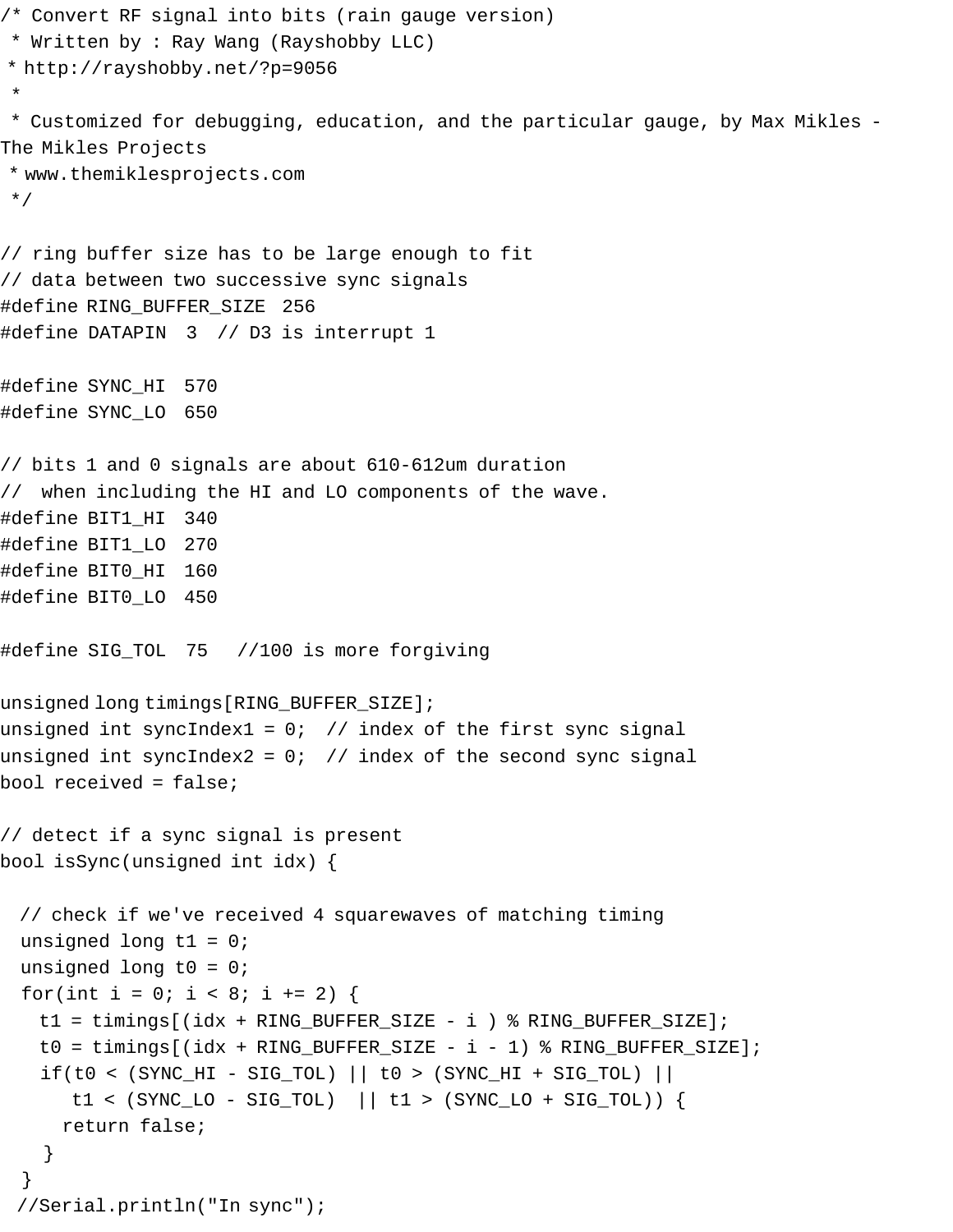```
}
/* Interrupt 1 handler */
void handler() {
  static unsigned long duration = 0;
 static unsigned long lastTime = 0;
  static unsigned int ringIndex = 0;
 static unsigned int syncCount = 0;
  // ignore if we haven't processed the previous received signal
 if (received == true) {
    return;
   }
  // calculating timing since last change
  // micros() is reliable for at least one call within an interrupt handler
 long time = micros();
 duration = time - lastTime;
 lastTime = time; // store data in ring buffer
  ringIndex = (ringIndex + 1) % RING_BUFFER_SIZE;
  timings[ringIndex] = duration;
  // detect sync signal
  if (isSync(ringIndex)) {
    syncCount ++;
    // first time sync is seen, record buffer index
   if (syncCount == 1) {
      syncIndex1 = (ringIndex+1) % RING_BUFFER_SIZE;
     } 
   else if (syncCount == 2) {
      // second time sync is seen, start bit conversion
     syncCount = 0;
      syncIndex2 = (ringIndex+1) % RING_BUFFER_SIZE;
      unsigned int changeCount = (syncIndex2 < syncIndex1) ? 
(syncIndex2+RING_BUFFER_SIZE - syncIndex1) : (syncIndex2 - syncIndex1);
     //char buffer[50] = "";
      //sprintf(buffer,"Count %d; Pointer @ %d", changeCount, syncIndex1); 
      //Serial.println(buffer);
     // changeCount must be 122 -- (56 bits * 2) for data + (5 bits * 2) for sync
signal
      if (changeCount != 122 || syncIndex1 > 134) {
        received = false;
```
return true;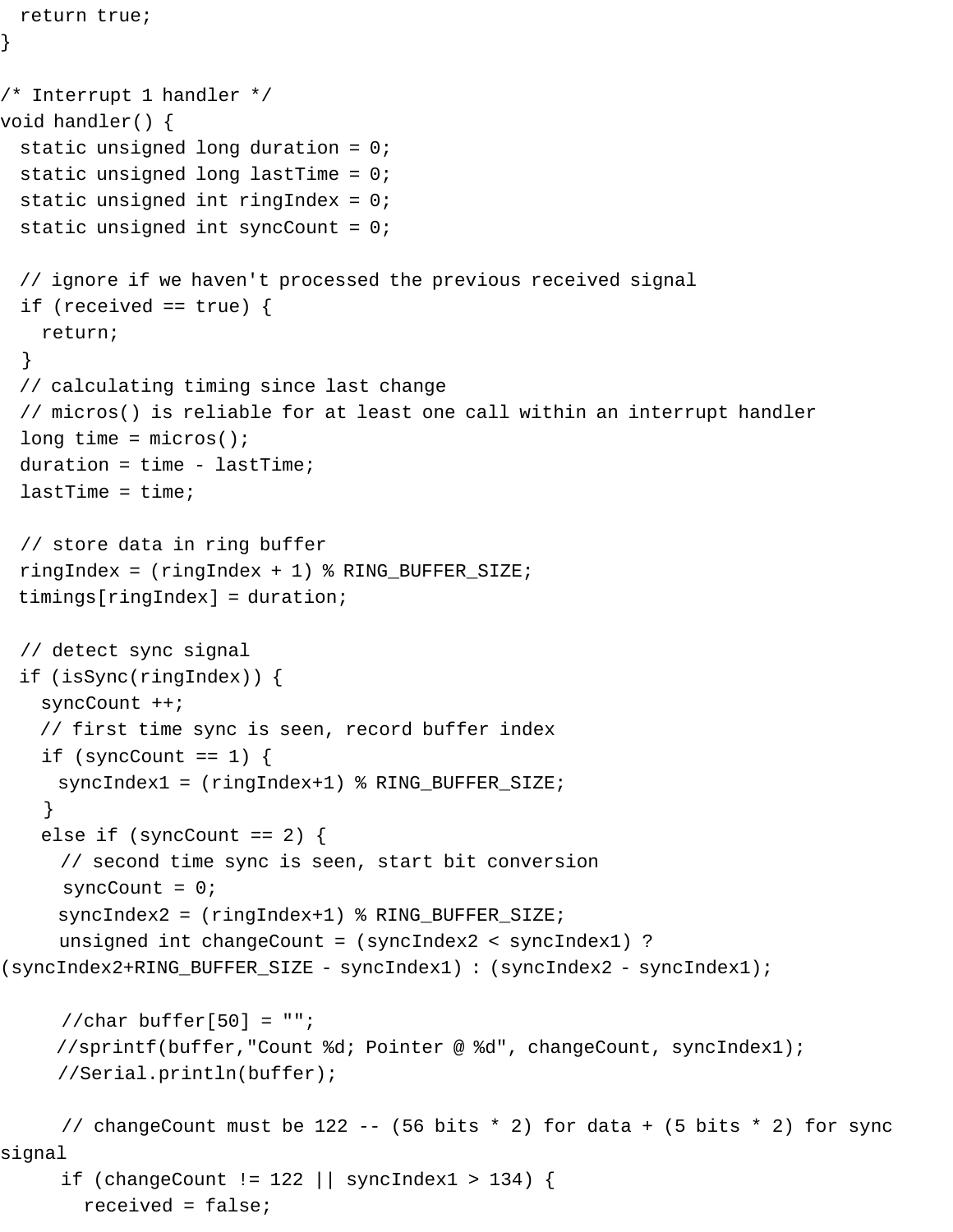```
 syncIndex1 = 0;
       syncIndex2 = 0;
       } 
      else {
        received = true;
       }
     }
  }
}
int t2b(unsigned int t0, unsigned int t1) {
  if (t0 > (BIT1_HI - SIG_TOL) && t0 < (BIT1_HI + SIG_TOL) &&
     t1 > (BIT1\_LO - SIG\_TOL) && t1 < (BIT1\_LO + SIG\_TOL) {
    return 1;
  } else if (t0>(BIT0_HI - SIG_TOL) && t0 < (BIT0_HI + SIG_TOL) &&
             t1>(BIT0_LO - SIG_TOL) && t1<(BIT0_LO + SIG_TOL)){
    return 0;
  }
  // Report failure details - is signal beyond tolerance?
  //char buffer[32];
  //sprintf(buffer,"t0 %4d: t1 %4d", t0, t1);
  //Serial.println();
  //Serial.println(buffer);
  return -1; // undefined
}
void setup() {
 Serial.begin(9600);
 Serial.println("Started.");
 pinMode(DATAPIN, INPUT);
attachInterrupt(digitalPinToInterrupt(DATAPIN), handler, CHANGE);
}
void loop() {
 static long initial_value = -1;
 if (received == true) {
    // disable interrupt to avoid new data corrupting the buffer
   detachInterrupt(digitalPinToInterrupt(DATAPIN));
```

```
 Serial.println("Received");
```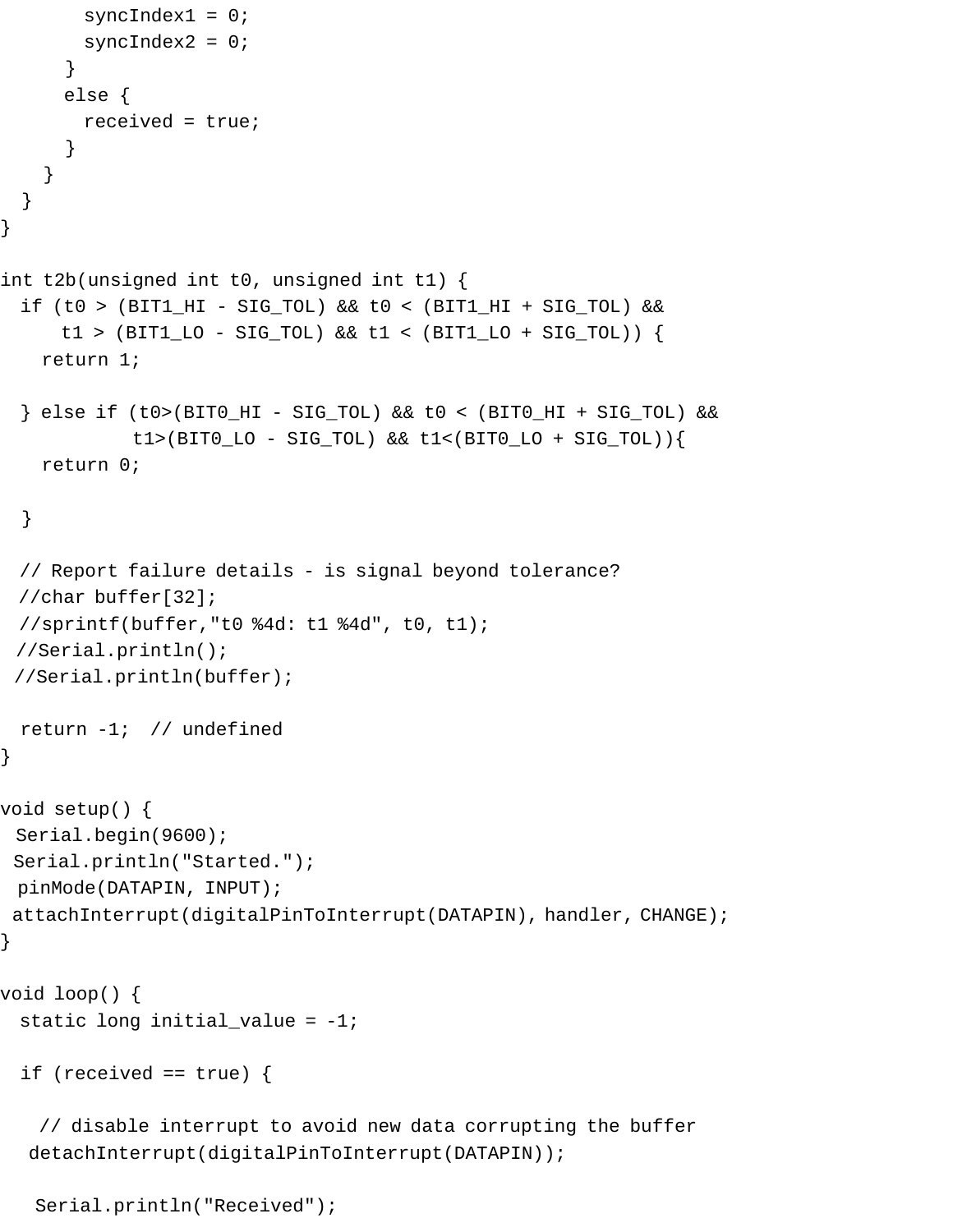```
 // extract rain clicks
 unsigned int startIndex, stopIndex;
unsigned long rain = 0;
bool fail = false;
 //mjm report all bits
 startIndex = syncIndex1;
 // report each timing value
//for (int i = startIndex; i < startIndex+112; i+=2) {
 // Serial.println(i);
 //}
 // report all data formatted as bytes
int j = 0;
for (int i = startIndex; i < startIndex+112; i+=2) {
  if (j % 8 == 0) {
     Serial.print(" "); 
   }
  Serial.print(t2b(timings[i], timings[i+1]));
  j++; }
 Serial.println();
 // This gauge seems to use the lowest 7 bits of byte 3,4,5 only. 
 for(int byteidx=3;byteidx<6;byteidx++) {
   startIndex = (syncIndex1 + (byteidx*8+1)*2) % RING_BUFFER_SIZE;
   stopIndex = (syncIndex1 + (byteidx*8+8)*2) % RING_BUFFER_SIZE;
  int bit = -1;
   char buffer[10];
  for(int i=startIndex; i != stopIndex; i = (i+2) % RING_BUFFER_SIZE) {
    bit = t2b(timings[i], timings[(i+1)%RING_BUFFER_SIZE]);
    rain = (\text{rain} < 1) + \text{bit};
    if (bit < 0) fail = true;
   }
 }
 if (fail) {
  Serial.println("Decoding error.");
 } else {
   if (initial_value < 0) initial_value = rain;
  double d = \text{rain};
   Serial.print("Rain = ");
   Serial.println(d/100);
```